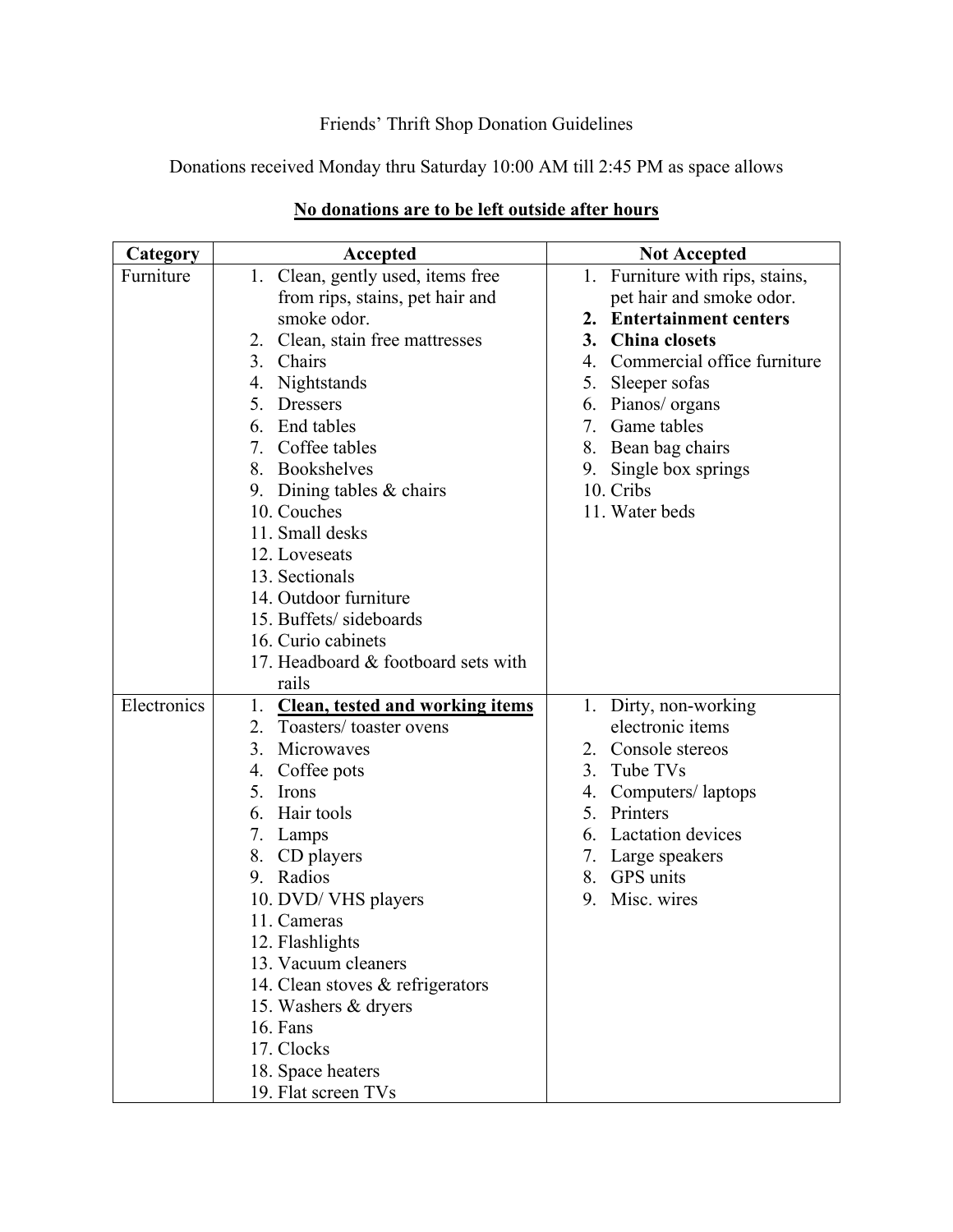| <b>Books</b>    | 1. Current within the last 10 years       | 1. Books with a musty odor or                        |
|-----------------|-------------------------------------------|------------------------------------------------------|
|                 | 2. Hardback and paperback in              | ripped                                               |
|                 | excellent condition                       | Textbooks<br>2.                                      |
|                 | Children's books in excellent<br>3.       | Encyclopedias<br>3.                                  |
|                 | condition                                 | 4. Dictionaries                                      |
|                 | 4. Current magazines                      |                                                      |
| Media           | CDs<br>1.                                 | VHS tapes<br>1.                                      |
|                 | <b>DVDs</b><br>2.                         | 8 track tapes<br>2.                                  |
|                 | Vinyl albums<br>3.                        | Cassettes<br>3.                                      |
|                 | 4.                                        |                                                      |
|                 | Audio books on CD<br>Small hardware<br>1. |                                                      |
| <b>Building</b> |                                           | 1. Curtain/drape rods                                |
| Supplies        | Hand tools<br>2.                          | Mini blinds                                          |
|                 | Working hand power tools<br>3.            | 3.<br>Doors                                          |
|                 | Working portable air conditioners<br>4.   | Countertops<br>4.                                    |
|                 |                                           | Light fixtures $&$ ceiling fans<br>5.                |
|                 |                                           | Household chemicals or<br>6.                         |
|                 |                                           | paint                                                |
|                 |                                           | 7. Dehumidifiers                                     |
|                 |                                           | 8. Unframed mirrors                                  |
|                 |                                           | 9. Plumbing fixtures (sinks,                         |
|                 |                                           | toilets)                                             |
| Home            | Decorative pillows in excellent<br>1.     | Bed pillows<br>1.                                    |
| Decor           | condition                                 | Dusty, broken décor items<br>2.                      |
|                 | 2. Linens and sheets in complete sets     | Soiled bedding & comforters<br>3.                    |
|                 | 3. Dish sets with minimum service         |                                                      |
|                 | of 4                                      |                                                      |
|                 | 4. Silverware                             |                                                      |
|                 | 5. Pots & pans with nonstick coating      |                                                      |
|                 | intact                                    |                                                      |
|                 | 6. Cooking utensils                       |                                                      |
|                 | 7. Area rugs/ mats                        |                                                      |
|                 | 8. Baskets and decorative items           |                                                      |
|                 | Framed art/ mirrors<br>9.                 |                                                      |
|                 | 10. New candles                           |                                                      |
| Clothing        | Gently used clothing free of<br>1.        | 1. Clothing items with stains,                       |
|                 | stains, tears, odors and pet hair         | tears, odors or pet hair                             |
|                 | New socks<br>2.                           | Used socks<br>2.                                     |
|                 | New underwear<br>3.                       | 3. Used underwear                                    |
|                 | New bras<br>4.                            | 4. Work uniforms/company                             |
|                 | Gently used shoes<br>5.                   | logo items                                           |
| Baby            | Gently used clothing free of<br>1.        | Swings<br>1.                                         |
| Items           |                                           |                                                      |
|                 | stains, tears, odors and pet hair         | Pack n' plays<br>2.<br>Car seats/boaster seats<br>3. |
|                 |                                           |                                                      |
|                 |                                           | Walkers<br>4.                                        |
|                 |                                           | Cribs<br>5.                                          |
|                 |                                           | Highchairs<br>6.                                     |